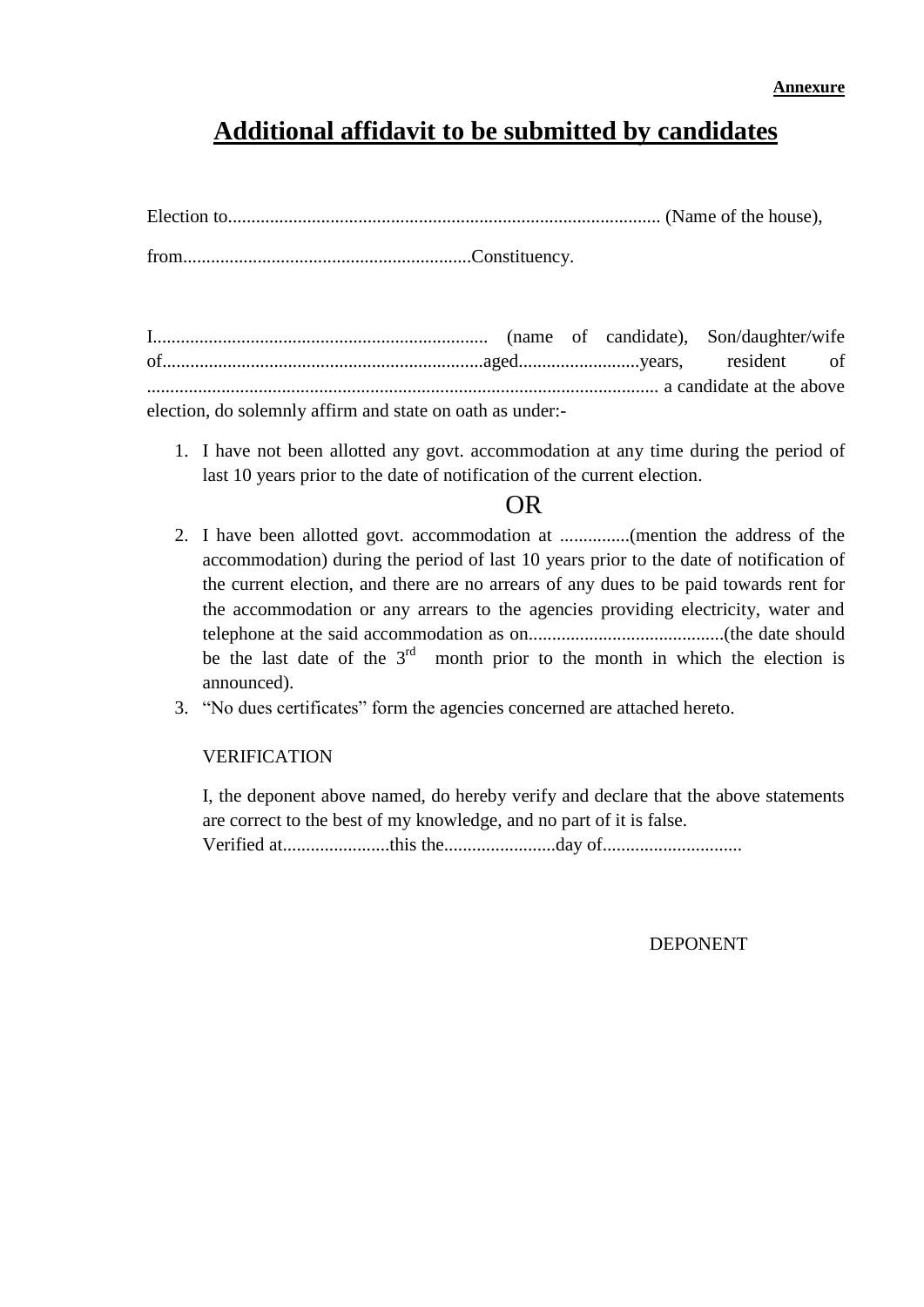#### **Original/Duplicate**

(original to be kept with nomination paper and duplicate to be handed over to candidate)

## **Check list of documents in connection with filing of nomination**

| S.No           | Documents                                                                                                                                                                                                                                                 | Whether filed (write<br>$Yes/No)$ {if there is any<br>defect/shortcoming in the<br>documents. The same<br>should be specified |
|----------------|-----------------------------------------------------------------------------------------------------------------------------------------------------------------------------------------------------------------------------------------------------------|-------------------------------------------------------------------------------------------------------------------------------|
| 1.             | Affidavit in Form 26-<br>(a) Whether all columns filled up.<br>(b) If not, which are blank columns(s)<br>(Please specify)<br>(c) Whether the affidavit is sworn before an<br>oath Commissioner or Magistrate of First<br>Class or before a Notary Public. |                                                                                                                               |
| 2.             | Additional Affidavit as required under Election<br>Commission's Order No. 509/11/2004-JSI Dated<br>03-02-2016 regarding public dues.                                                                                                                      |                                                                                                                               |
| 3              | Certified extract of electoral roll (when candidate<br>is an elector of a different constituency)                                                                                                                                                         |                                                                                                                               |
| $\overline{4}$ | Form A and B (applicable in the case of<br>candidates set up by political parties)                                                                                                                                                                        |                                                                                                                               |
| 5              | Copy of cast certificates (if the candidate claims)<br>to belongs to SC/ST)                                                                                                                                                                               |                                                                                                                               |
| 6              | Security deposit (whether made)                                                                                                                                                                                                                           |                                                                                                                               |
| $\overline{7}$ | Oath and affirmation (wheter taken)                                                                                                                                                                                                                       |                                                                                                                               |
|                |                                                                                                                                                                                                                                                           | Contd.                                                                                                                        |